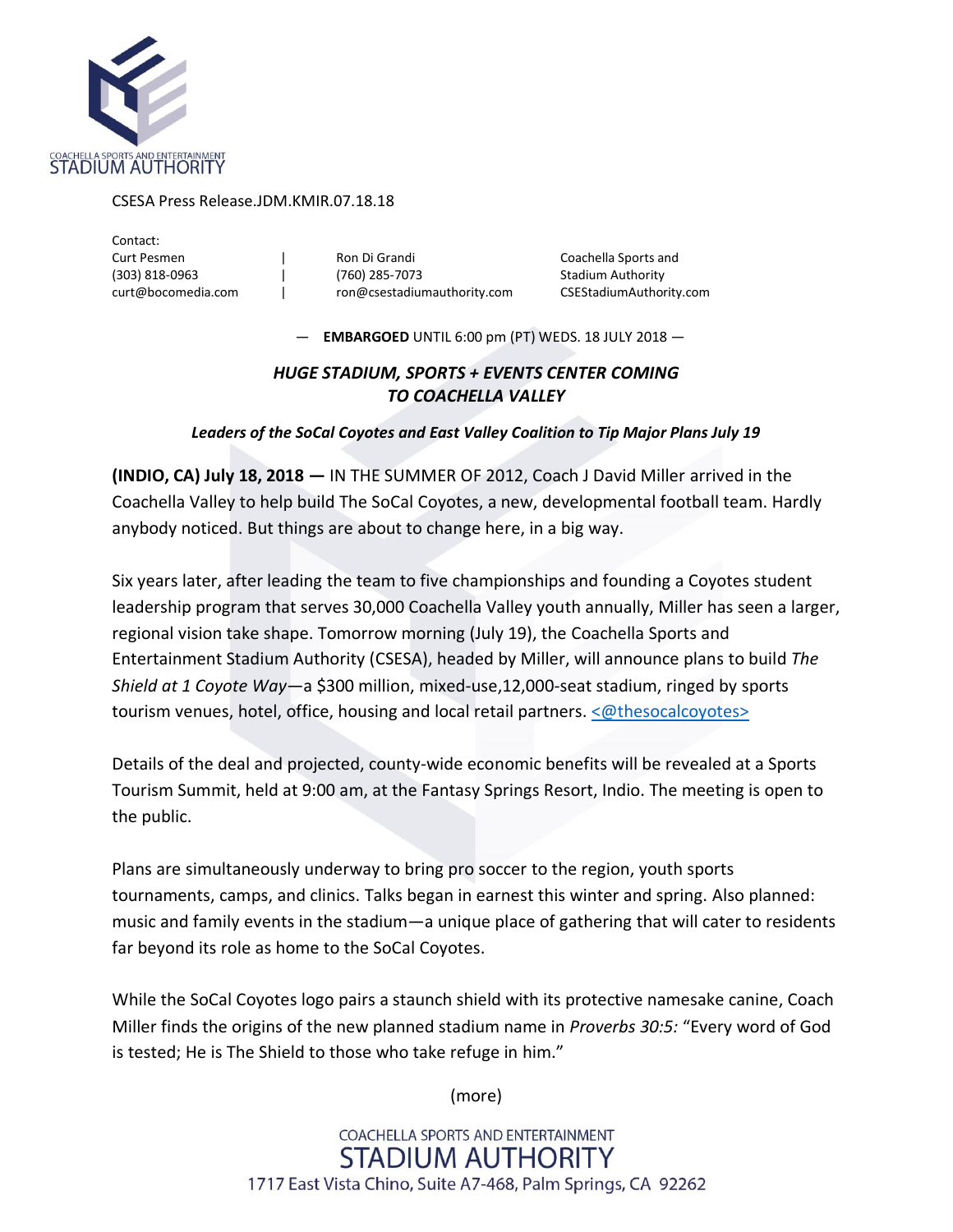

What's more, CSESA has met privately with The East Valley Coalition and private land owners to plan and prepare an announcement for the planned purchase and development of the site. CSESA, in an industry report embargoed until July 18, states: "The Coachella Valley qualifies in every reliable way for a new indoor arena — plus planned, outdoor, multi-use sports fields. If you don't build it, they definitely won't come."

Coachella Valley already reaps the benefits of large-scale, locally produced events, the stadium authority (CSESA) says. Youth sports are the missing piece of the economic puzzle. "From the BNP Paribas Open to the ANA Inspiration (LPGA golf) Tournament, to the Empire Polo Club, a solid foundation exists as to what can be accomplished.

"This expertise needs to be expanded to year-round events, assuming establishment of a formalized marketing and sales effort." With its prime location, and well-developed tennis, polo, and golf events, the region is poised to increase its share of the annual \$15.3 *billion* youth sport industry in the U.S.

V. Manuel Perez, Fourth District Supervisor, Riverside County, was instrumental in commissioning a regional study of sport tourism for the East Valley Coalition. In turn, Bob Wright manager of the East Valley Coalition, helped push plans in place for a site analysis and economic projections related to potential sites.

Noting that a similar sized region in Westfield, Indiana, recently built a massive sports complex, Grand Park, that showed an increase of \$148 million in economic impact in 2015, Perez states, "My hope is to bring sports tourism as another boon to this region—that we can create jobs, and keep money here locally, so that we can help support our families and bring about a better quality of life."

Miller concludes: "If this goes through as planned —and it's no longer just a 'plan,'—the entire community will benefit for years to come."

#